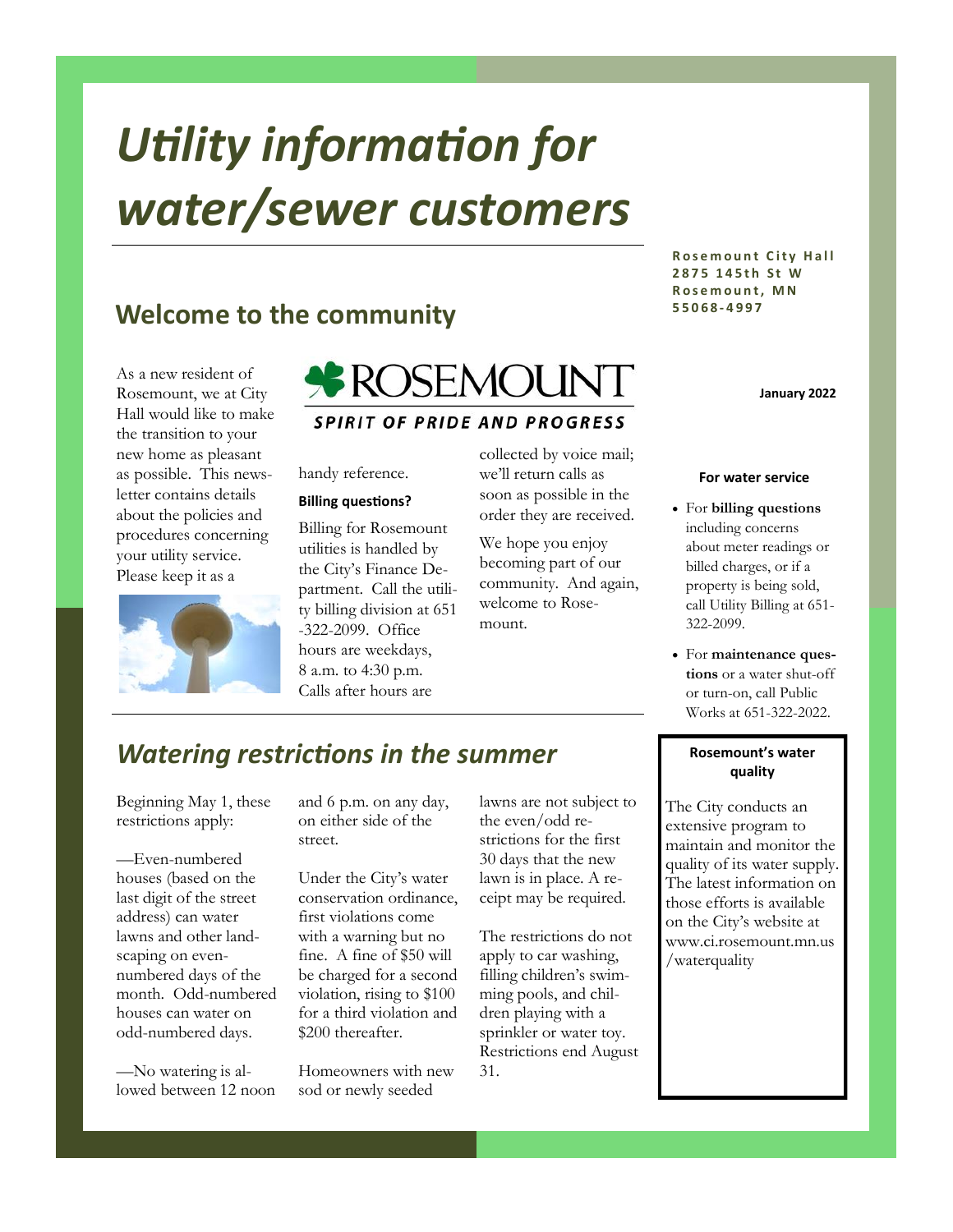# **Utility billing procedures**

#### **Who's responsible for paying**

#### **utility bills?**

In all cases, the property owner is considered the customer. Accounts are put in the owner's name, and it is the responsibility of the owner to pay utility bills on time.

#### **How can a customer set up a new account?**

Call Utility Billing at 651-322-2099, and provide name, address, and phone number.

#### **What help can the City provide for repairs?**

The Public Works Department will repair water meters, and can shut off service if a plumber advises it's necessary. There is no charge for meter repair visits by City employees during normal business hours. Fees are charged for other services.

#### **When are bills sent, and when is payment due?**

Bills are sent every three months. The due date is the 20th of each of those months. The City deposits the checks it receives daily; it cannot hold post-dated checks. There is no grace period for late payments. To avoid a late fee, payments must be received by 4:30 p.m. on the due date.

We accept cash, checks, debit and credit cards (debit and credit cards only by walk-in at City Hall—Fees Apply). Online payment access is also available. Visit our website for links to pay bills online, view two years of history, and opt out of paper bills. Also, remember that Direct Pay can eliminate payment hassles -- see the link near the top of the webpage for information and an enrollment form.

#### **What's the penalty for late payment?**

Payments received after the due date must include a 6% penalty. The minimum penalty is \$1 per account. **Even if a payment is postmarked before the due date, the penalty will still be charged if the payment arrives after the due date.** 

There is a one-time courtesy credit if requested during the current billing cycle.

#### **Where can payments be made?**

Along with payment by mail and online, the City has four ways to accept utility payments:

- In a drive-up box in the lower level parking lot just west of Rosemount City Hall, 2875 145th St. W.
- In a drop box near the front door of City Hall off the upperlevel parking lot.
- In a drop box next to the receptionist's window in the upper level of City Hall. (Debit and credit cards are also accepted at City Hall in person only.)
- Phone payment can be made by calling PSN at 877-885-7968. Fees apply.

In all cases, the City collects payments by 9 a.m. on the working day after the due date. Payments after 9 a.m. are late, and penalties will be imposed.

# *End billing hassles … sign up for Direct Pay*

You can pay your Rosemount utility bill automatically through your checking or savings account. Payment is withdrawn on the stated date without the need to drop off or mail the payment.

An enrollment form is enclosed with this newsletter and is available online.

#### **How is billing handled when property changes hands?**

If you are moving from your property, you must request a final reading. A minimum of a 24-hour notice to the City is required. The seller must provide a forwarding address and the name of the buyer before the final bill can be processed.

The City sets fees for the installation of new meters, disconnection of service, and reconnection. Those fees are reviewed annually; telephone 651-322-2022 for details.

#### **Will the City shut off water service for non-payment?**

The City of Rosemount will not stop utility service under current policy for failure to pay. Instead, the City will inform Dakota County and unpaid billings will be added to property tax bills as special assessments, along with penalties and fees. Notices will be sent to property

*(Continued on back page)*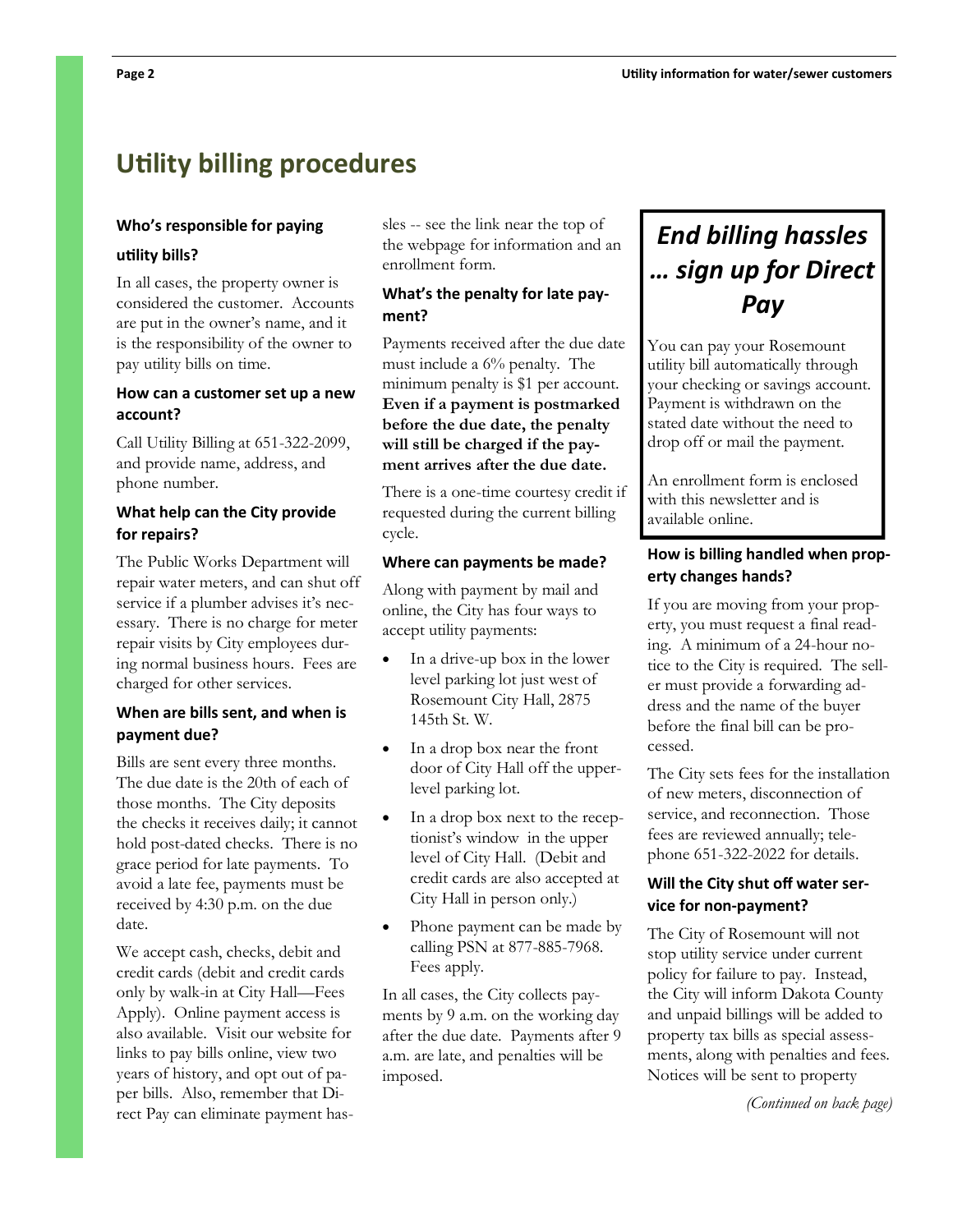# **Utility rates**

Fees charged for utilities are reviewed each year by the Rosemount Utility Commission and the City Council.

#### **Rates for standard residential 3/4" meters** effective January 2022

Water usage per 1,000 gallons Tiered rates — see chart below

Meter maintenance fee

based on meter size

Sewer usage per 1,000 gallons \$5.25

Capital Improvement Fund \$9.06 fixed quarterly charge (5/8" residential)

Fixed quarterly sewer-only chg \$89.25 (no City water service)

#### **Rates for residential 1" meters or commercial and industrial accounts**  effective January 2022

Water Usage charge per 1,000 gallons Tiered Rates

Sewer usage per 1,000 gallons \$5.25

Capital Improvement Fund fixed quarterly charge per meter Varies by meter size (For commercial and industrial accounts, the State of Minnesota charges sales tax on water and Capital improvement fees, but not on sewer charges.)

#### **Storm water quarterly fees**

effective January 2022 Residential homes on water and sewer \$18.36/lot Rural residential and agricultural properties \$19.33/lot

For the following categories, a minimum charge of \$18.36 applies.

Parks, golf courses, cemeteries

\$3.93/acre

Undeveloped/unplatted land \$0.221/acre

Multi-unit residential customers without individual water meters; apartments, churches, schools, manufactured home parks, government buildings  $$68.18/acre$ 

Commercial, industrial, and parking  $\frac{$85.04}{\text{arc}}$ 

#### **Tiered rates charged for residential water usage, 2022**

| Usage in gallons, based on quar-<br>terly meter reading | Rates charged per 1,000<br>gallons |
|---------------------------------------------------------|------------------------------------|
| $0 - 12,000$                                            | \$1.70                             |
| $12,001 - 24,000$                                       | \$2.13                             |
| $24,001 - 48,000$                                       | \$2.66                             |
| Over 48,000                                             | \$3.99                             |

#### **Street light quarterly fees**

effective January 2022 Single-family residential homes \$5.75

Commercial, industrial, \$11.50 and institutional

Multi-family \$5.75 per unit; maximum charge of 10 units

#### **What the terms mean:**

**Fixed** charges do not include usage, and cover expenses the City incurs to keep water and sewer systems operating, including the cost of equipment, software, and salaries.

**Usage** charges cover variable expenses associated with pumping water and processing sewage, such as electricity, treatment chemicals, and fees charged by the Metropolitan Council.

**Capital Improvement** covers borrowing for new and existing water towers and wells.

**Storm water fees** pertain to wetlands and control of water and erosion.

**Street light charges** offset the cost of electricity and maintenance of the Citywide street light system.